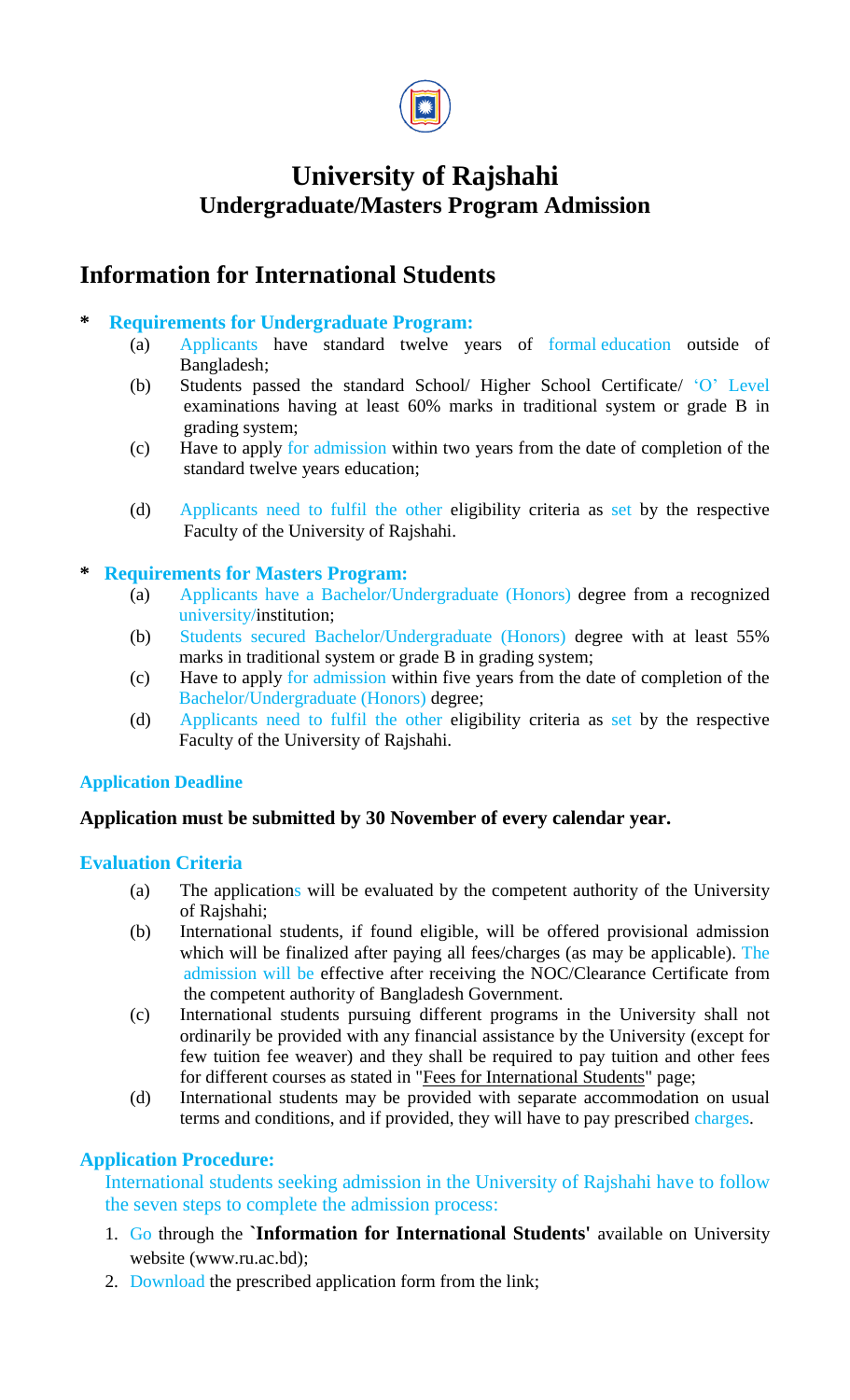3. Fill-up the form properly. Incomplete application will not be processed. A separate sheet can be attached if the space provided is found insufficient.

### 4. Attach the following documents with the application form:

- a. All academic records (certificates);
- b. Marks Certificate /Transcript of the last public examination passed;
- c. Photo (passport size, taken within 3 months);
- d. A copy of the detailed syllabus of the last public examination passed;
- e. A copy of valid passport showing the name, photo, nationality and the passport number of the applicant;
- f. Two reference letters, (in the case of Masters program);
- g. Other documents supporting the requirements (if there is any) of the Faculty concerned.
- 5. Send the completed and signed application form along with all necessary documents by post to the following address, and also send a scanned copy of the whole set of application through E-mail.

International Students Admission Office Syed Nazrul Islam Administration Building University of Rajshahi Rajshahi – 6205, Bangladesh Tel.: +88-0721-711027 E-mail: international\_admission@ru.ac.bd

- 6. **The International Students Admission Office** will scrutinize all applications and forward all the valid applications to the competent authority for evaluation. During the evaluation process an applicant may be asked to submit further documents if necessary. Only short listed applicants will be notified through their e-mails for further processing of their applications.
- 7. Admission will be finalized after receiving the NOC/Clearance Certificate from the competent authority of Bangladesh Government, and after verifying original academic records and transcripts.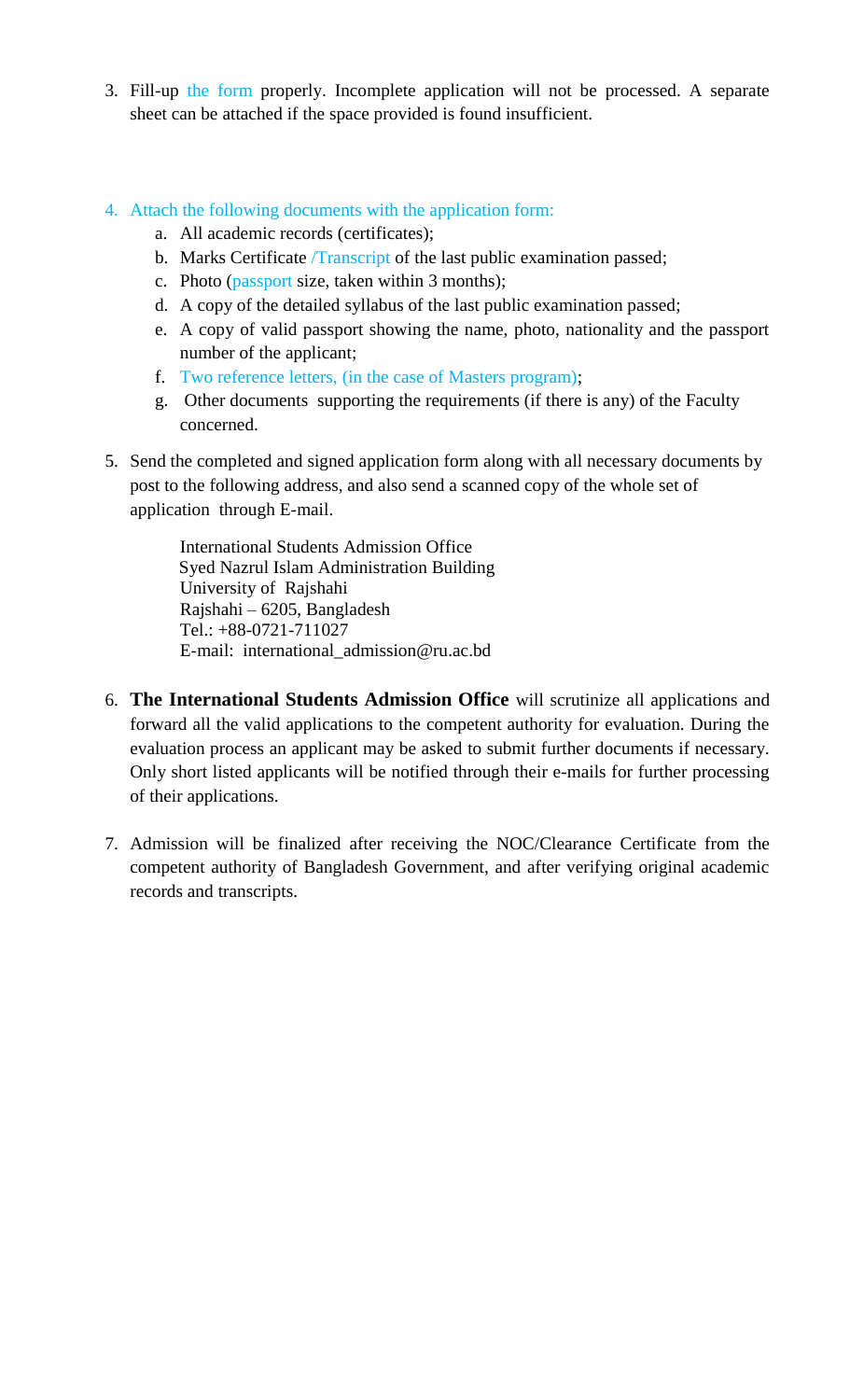

# University of Rajshahi, Bangladesh

# **Application Form** for **Admission of International Students**

| 1. | Full Name of the Applicant (in block letters)                                                                                                      |
|----|----------------------------------------------------------------------------------------------------------------------------------------------------|
| 2. |                                                                                                                                                    |
|    |                                                                                                                                                    |
| 3. |                                                                                                                                                    |
| 4. |                                                                                                                                                    |
| 5. |                                                                                                                                                    |
| 6. | Name, Address, Phone No. of Person to be notified in case of emergency:<br>a) In Bangladesh (if any);                                              |
|    | b) In the Country of Domicile:                                                                                                                     |
| 7. | (a) Have you applied for admission in any other University/ Institution in Bangladesh?<br>$\Box$ Yes<br>$\Box$ No<br>(b) If yes, provide Details : |
| 8. | Name of the Program Applying for:                                                                                                                  |
| 9. | $\Box$ Undergraduate<br>$\Box$ Masters<br>Name of desired Departments (including Faculty) for Admission (in order of preference):                  |

Paste Passport size<br>Photograph of the Applicant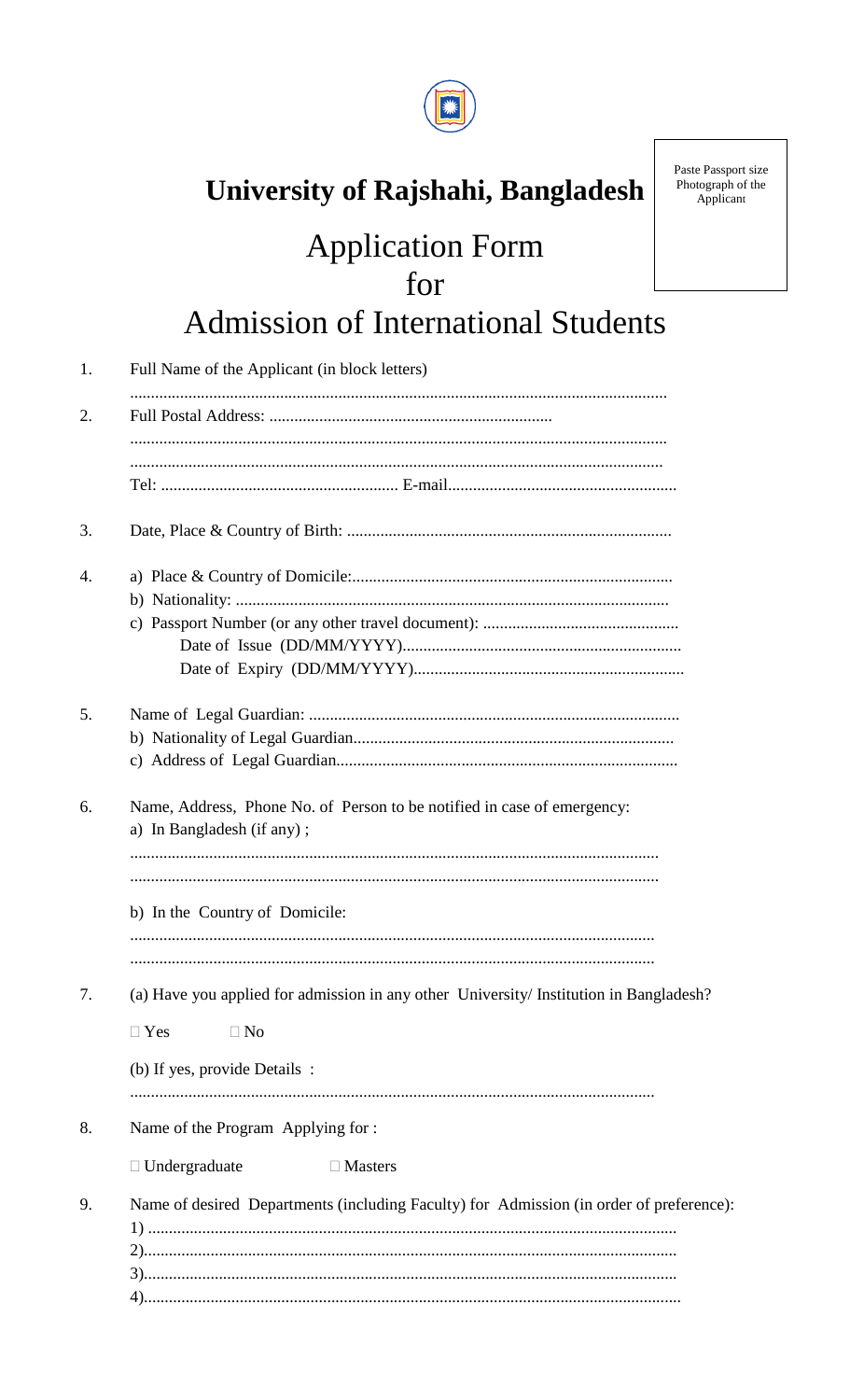#### -1-

#### 1o. Language Proficiency:

|          |                | Reading |      |           | Writing |      |                | Speaking |      |
|----------|----------------|---------|------|-----------|---------|------|----------------|----------|------|
| Language | Excellent Good |         | Fair | Excellent | Good    | Fair | Excellent Good |          | Fair |
|          |                |         |      |           |         |      |                |          |      |
|          |                |         |      |           |         |      |                |          |      |
|          |                |         |      |           |         |      |                |          |      |
|          |                |         |      |           |         |      |                |          |      |
|          |                |         |      |           |         |      |                |          |      |

Provide Language Proficiency Certificate ( if any )

#### 11. Education Achievements:

| SlNo. | Name of Examination | <b>Year of Passing</b> | <b>Subjects</b><br>Studied | Name of Degree/<br><b>Certificate Awarded</b> |
|-------|---------------------|------------------------|----------------------------|-----------------------------------------------|
|       |                     |                        |                            |                                               |

(Copy of certificates and mark-sheets are required to be enclosed. Scanned copy of Applicants with other documents will be accepted for preliminary application)

- 12. Type of financial support for the intended study (Please put a tick ( **√** ) mark, as applicable):
	- a) Self funding;
	- b) Scholarship awarded by candidates own Government;
	- c) Scholarship to be awarded by Bangladesh Government;
	- d) Any other (Please specify).

### **DECLARATION:**

I, hereby, declare that

- 1) Particulars given above are true to the best of my knowledge and belief;
- 2) I have made satisfactory arrangements for regular supply of funds for my expenditure in Bangladesh, and
- 3) I shall return to my country of domicile after completion or discontinuation of studies in Bangladesh.

I further declare that I shall abide fully by the rules and regulations of the University and any decision of the Authority of the University.

> ............................................ Signature of Applicants Date: ............................................

..............................................................For official use....................................................

**To be filled by the Office of the Faculty of .......................................................**

| <b>Application Number:</b>      |  |
|---------------------------------|--|
| Academic Year:                  |  |
| Country of Origin:              |  |
| Date of Receipt of Application: |  |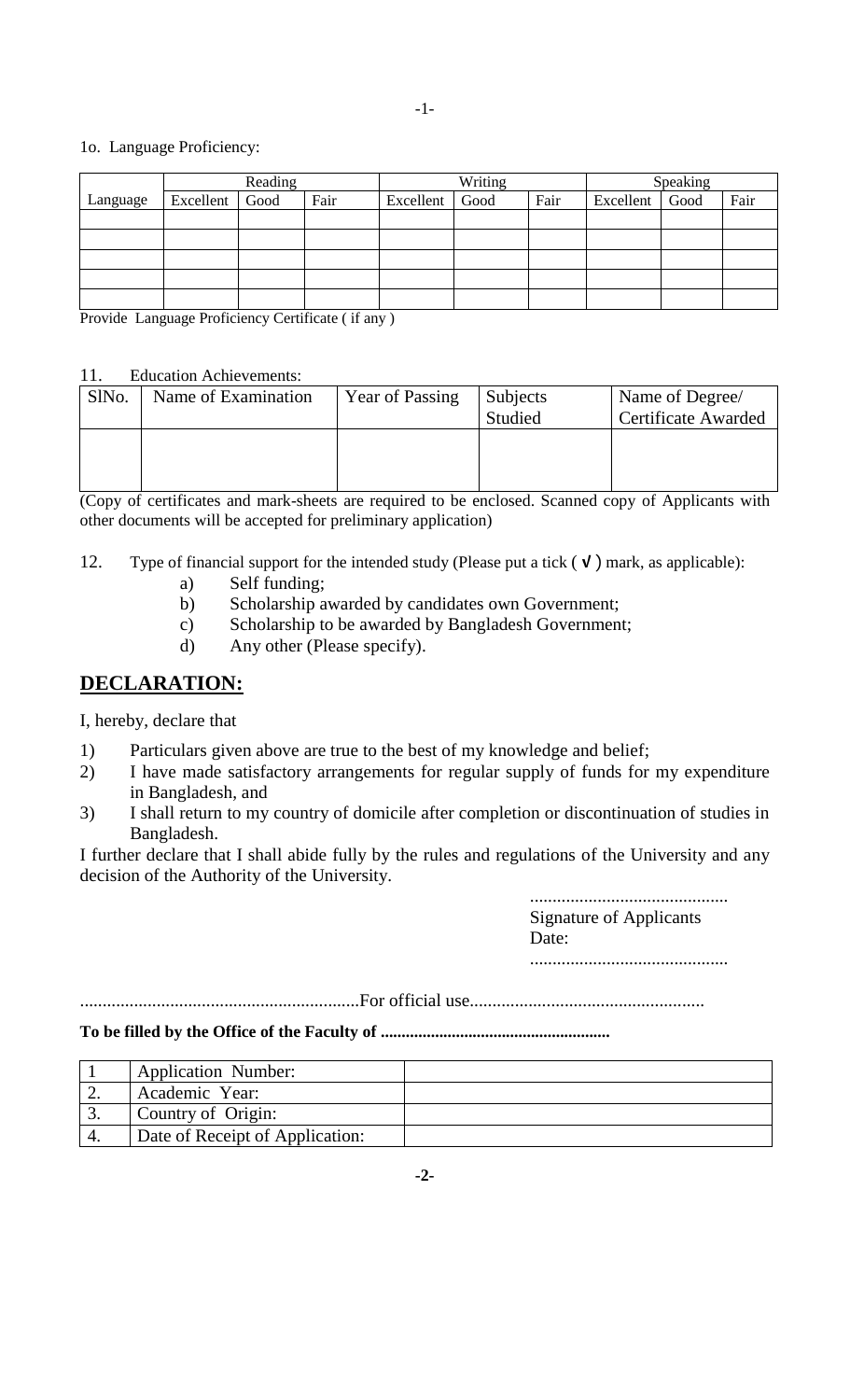

## **University of Rajshahi, Bangladesh**

## **Decision about Application**

### **A. To be filled by the Office of the Faculty of.......................................................**

|    | <b>Application Number:</b>      |  |
|----|---------------------------------|--|
|    | Academic Year:                  |  |
| J. | Country of Origin:              |  |
|    | Date of Receipt of Application: |  |

#### **B. To be filled by the Evaluation Committee of the Faculty....................**

|    | Application incomplete for want | a)             |
|----|---------------------------------|----------------|
|    | of:                             | b)             |
|    |                                 | $\mathbf{C}$ ) |
| ⌒  | Not eligible because:           | a)             |
|    |                                 | $\mathbf{b}$   |
|    |                                 | $\mathbf{C}$   |
| 3. | The department to which         | a)             |
|    | application may be referred:    | $\mathbf{b}$   |
|    |                                 | $\mathbf{C}$   |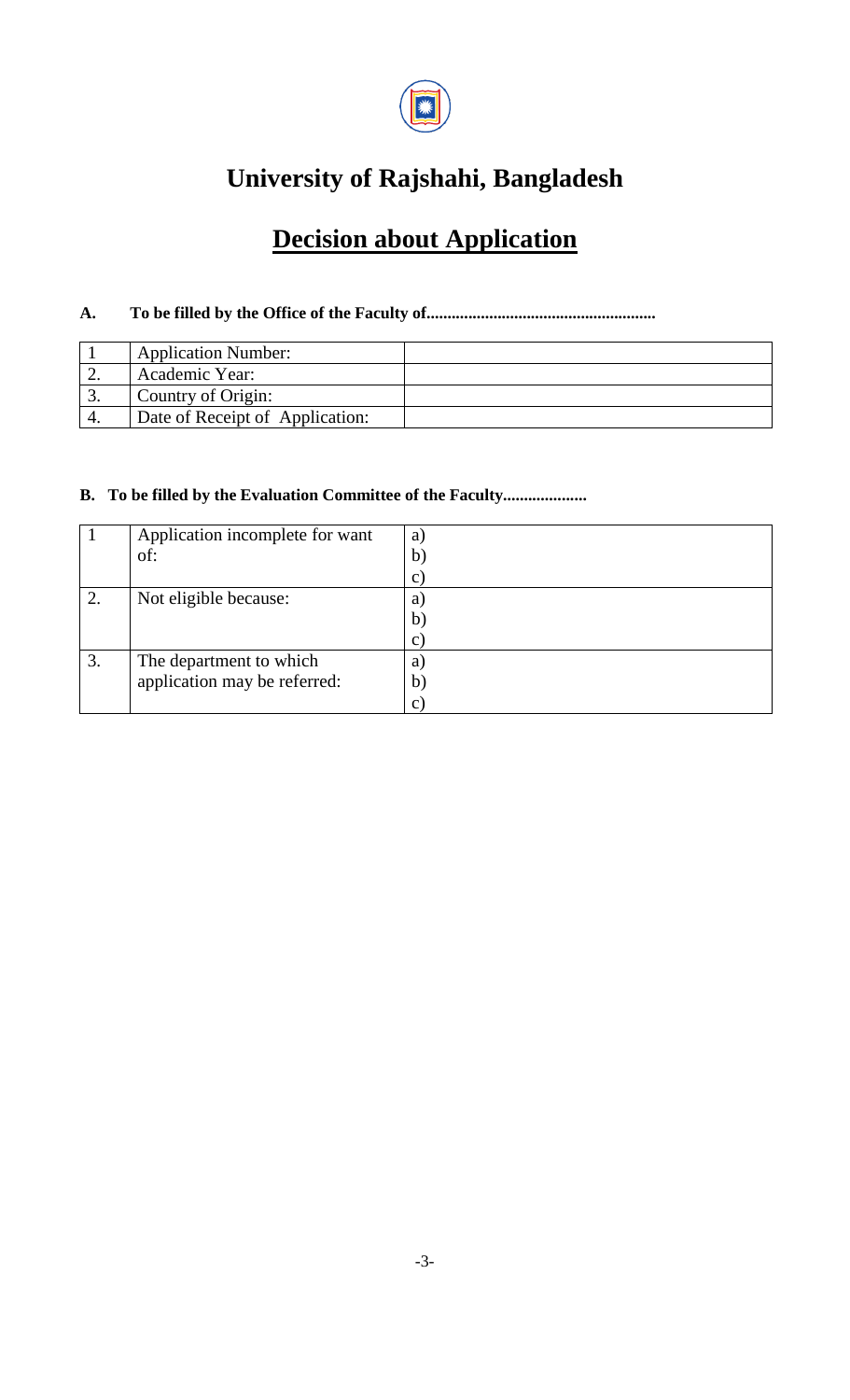# **UNIVERSITY OF RAJSHAHI**

## Fees for International Students Admission and Re-admission **Financial Matters**

## **Undergraduate Program of**

(i)Fees For Faculty of Science/Agriculture/Engineering/Biological Science/ Geo-Science/Fisheries/Veterinary and Animal Sciences=**30,000/(Bangladeshi Taka)** (ii)Fees For Faculty of Arts/Law/Business Studies/Social Science/ Fine Arts=**25,000/(Bangladeshi Taka)**

## **Fees For Admission:**

(Faculty of Science/Agriculture/Engineering/Biological Science/Geo-Science/ Fisheries/Veterinary and Animal Sciences)

| 1st Year- |            | 30,000/- (Bangladeshi Taka)                                              |
|-----------|------------|--------------------------------------------------------------------------|
| 2nd Year  | $15,000/-$ |                                                                          |
| 3rd Year  | $15,000/-$ | $($ ")                                                                   |
| 4th Year  | $15,000/-$ | $($ ")                                                                   |
| 5th Year  | $15,000/-$ | (5th Year Only for Dept. of Veterinary and Animal Sciences)<br>$(\cdot)$ |

### **Fee for Re-admission:**

| 1st. Year- | $15,000/$ - | (Bangladeshi Taka)                                          |
|------------|-------------|-------------------------------------------------------------|
| 2nd Year   | $15,000/-$  |                                                             |
| 3rd Year   | $15,000/-$  | $^{\prime\prime}$                                           |
| 4th Year   | $15,000/-$  | $($ ")                                                      |
| 5th Year   | $15,000/-$  | (5th Year Only for Dept. of Veterinary and Animal Sciences) |

### **Fee For Admission:**

**(Faculty of Arts/Law/Business Studies /Social Science/Fine Arts) 1st Year- 25,000/- (Bangladeshi Taka)**

|            | $\omega$ , $000 - 10$ aligiauc |
|------------|--------------------------------|
| $12,500/-$ | $($ ")                         |
| $12,500/-$ | $($ ")                         |
| $12,500/-$ | $($ ")                         |
|            |                                |

### **Fee for Re-admission:**

| 1st Year- |            | 12,500/- (Bangladeshi Taka) |
|-----------|------------|-----------------------------|
| 2nd Year  | $12,500/-$ | $($ ")                      |
| 3rd Year  | 12,500/    | $($ ")                      |
| 4th Year  | $12,500/-$ | $($ ")                      |